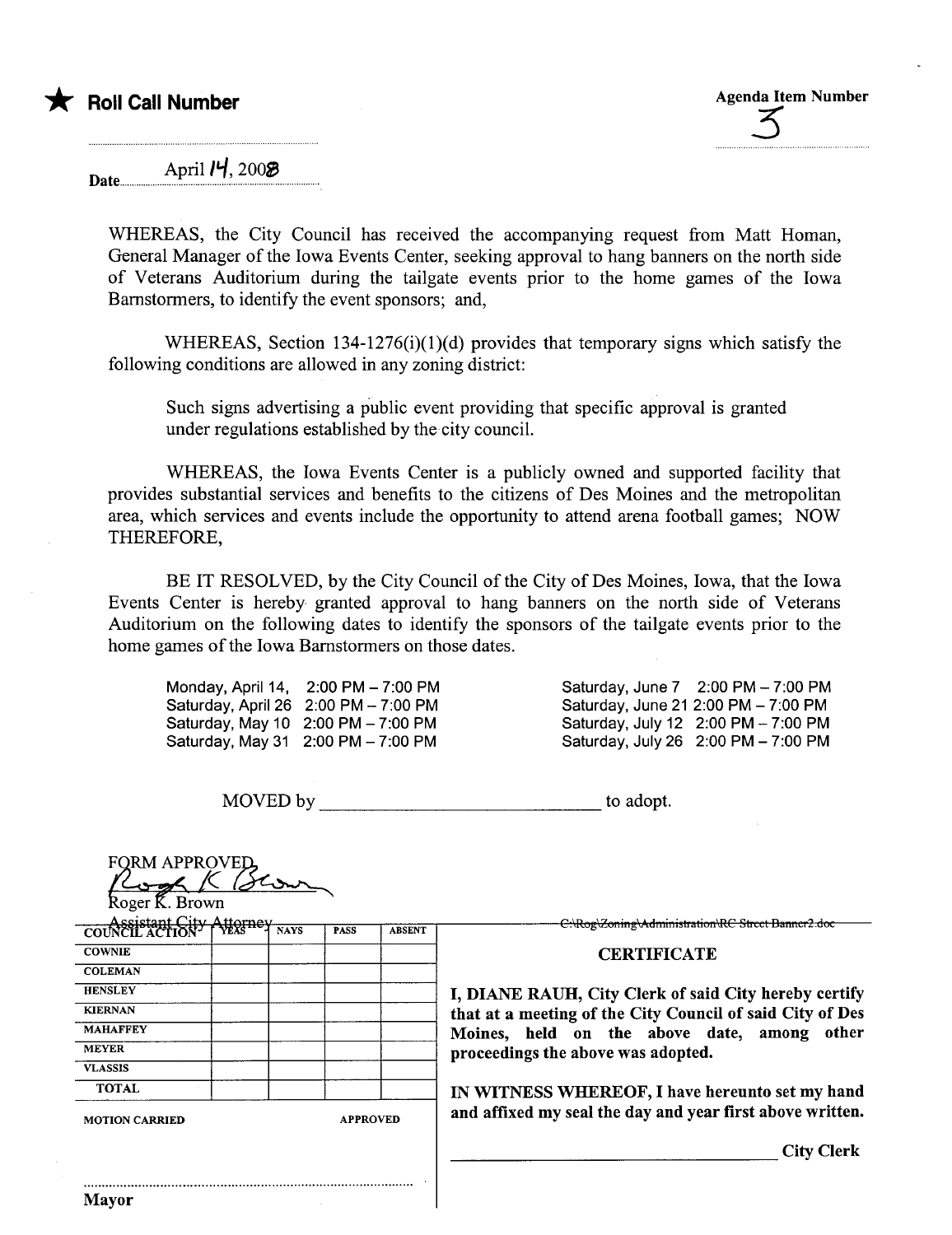



April 9, 2008

The Honorable Mayor Frank Cownie Members, Des Moines City Council 400 Robert D. Ray Drive Des Moines, Iowa 50309

RE: Banner for Wells Fargo Arena

Dear Mayor Cownie, Member Des Moines City Council:

As Global Spectrum's General Manager for the Iowa Events Center, I am requesting your consideration in allowing five baners to be hung on the north side of Veteras Memorial Auditorium. It is our intent that the City of Des Moines allow the baners to be hung on the Iowa Barstonner game days only, as a reminder to our community of the exciting sporting events that continue to occur at Wells Fargo Arena at the Iowa Events Center. The dimensions of the banners are: 3  $@$  10 x 28; 1  $@$  10 x 16.25; and 1  $@$  16 x 28 and will be hung with anchors at the top and sandbags at the bottom that will ensure the safety of both pedestrian and vehicle traffic along the parking lot of Vets Auditorium.

The Polk County Board of Supervisors and Global Spectrum appreciate the support the City of Des Moines has provided the Iowa Events Center since its inception. We want to assure you that we will continue as an ambassador to this great city in providing quality entertainment for our communty.

Should you have any questions regarding this request, please don't hesitate to contact me.

WW.IDWAEVENTSCENTER.COM

 $Sineerely,$ 

Matt Homan General Manager Iowa Events Center Global Spectr